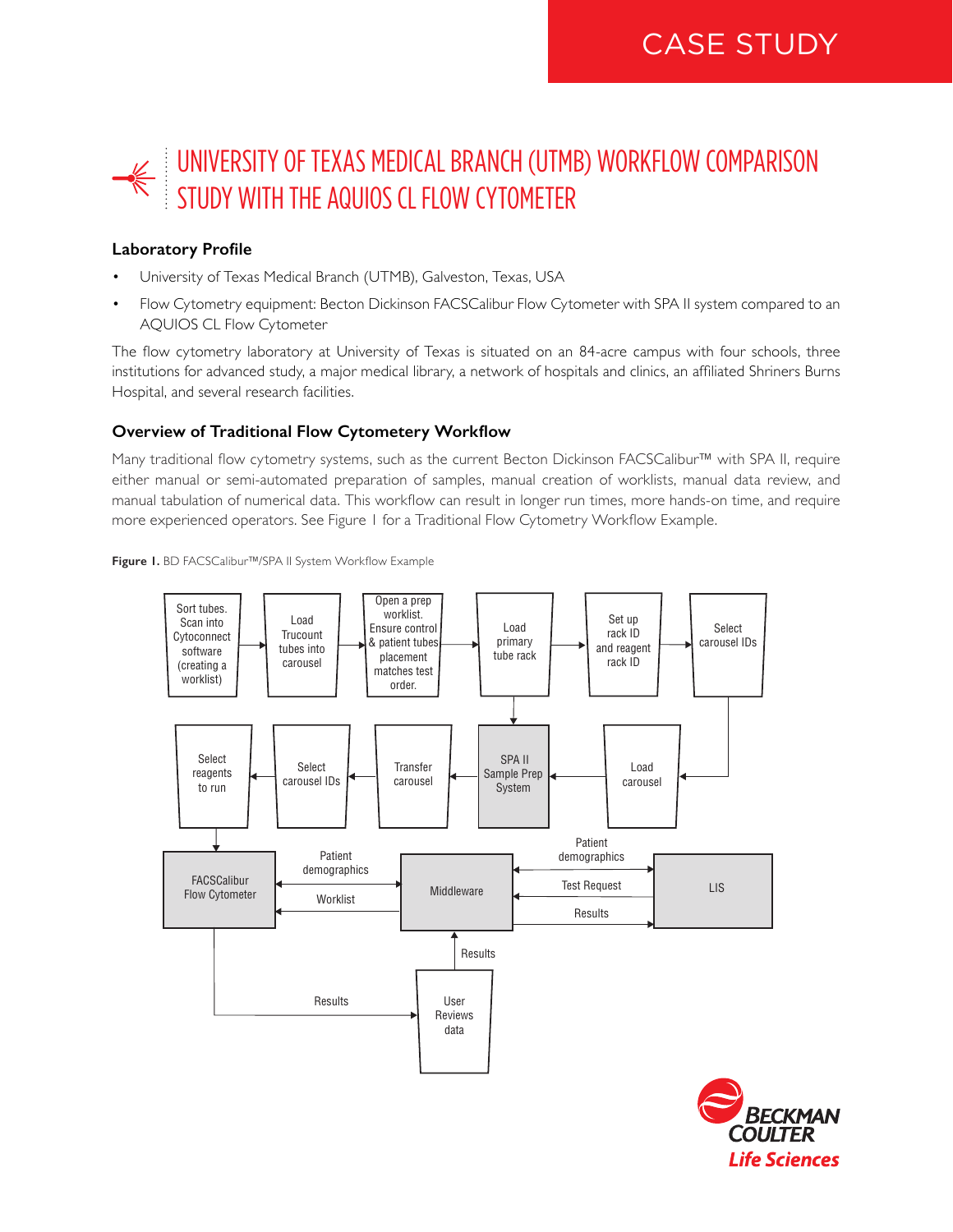# **Overview of the AQUIOS CL Flow Cytometer Workflow**

The AQUIOS CL system is a fully-automated system that performs all of the preparatory steps leading to a test result. See Figure 2 for the AQUIOS CL Flow Cytometer workflow.

**Figure 2.** AQUIOS CL Flow Cytometer Workflow



## **Comparison Protocol**

The purpose of this case study is to evaluate the AQUIOS CL Flow Cytometer design and its resultant workflow through direct comparison with the Becton Dickinson FACSCalibur™ and SPA II system. This case study evaluates the following workflow parameters:

- Total elapsed time from startup to shut down: The time duration that begins with the first step in starting up the instrument(s) and ends at the last moment of shutting down the instrument(s) when all instrument and software activity has ceased.
- Time to first result from startup: For the AQUIOS CL system and alternate systems, the time duration that begins the moment the system is turned on and ends with the first test result for the same sample displayed on the instrument computer screen, for a batch of 10, 25, or 50 samples.
- Turnaround time: For alternate systems, the time duration begins with the first sample preparation step and ends with completed test results for a batch of 10, 25, or 50 samples, as demonstrated by the last sample test result displayed on the instrument computer screen. For the AQUIOS CL system, time duration begins with the first cassette placed in the autoloader and ends with the completed test result for the last sample being displayed on the instrument computer screen, for a batch of 10, 25, or 50 samples. The calculation is total time divided by the number of samples. The time does not include QC.
- Number of procedural steps: The number of instructions or actions required to accomplish the task. This includes all the distinct steps in the process of generating a test result.

To avoid individual interpretation of the meaning of a "step," the protocol adheres to the steps as defined by the manufacturer in the applicable Instructions for Use manual. For example, if the Instructions for Use manual states to 'pipette 100 μL of blood,' this is one step. Substeps such as 'insert a pipette tip on the pipette, push down the plunger on the pipette, insert the pipette in the blood sample' are not considered steps unless the manufacturer specifies them as such.

It is important to note that the AQUIOS CL Flow Cytometer and alternate systems do not employ identical procedural steps. Therefore, the "steps" are categorized by function even if it is not identical system-to-system.

It should also be noted that, for the AQUIOS CL Flow Cytometer the procedural steps for Tetra-1 and Tetra-2+ tests are identical.

Note: The workflow parameters measured by this case study do not affect safety or effectiveness.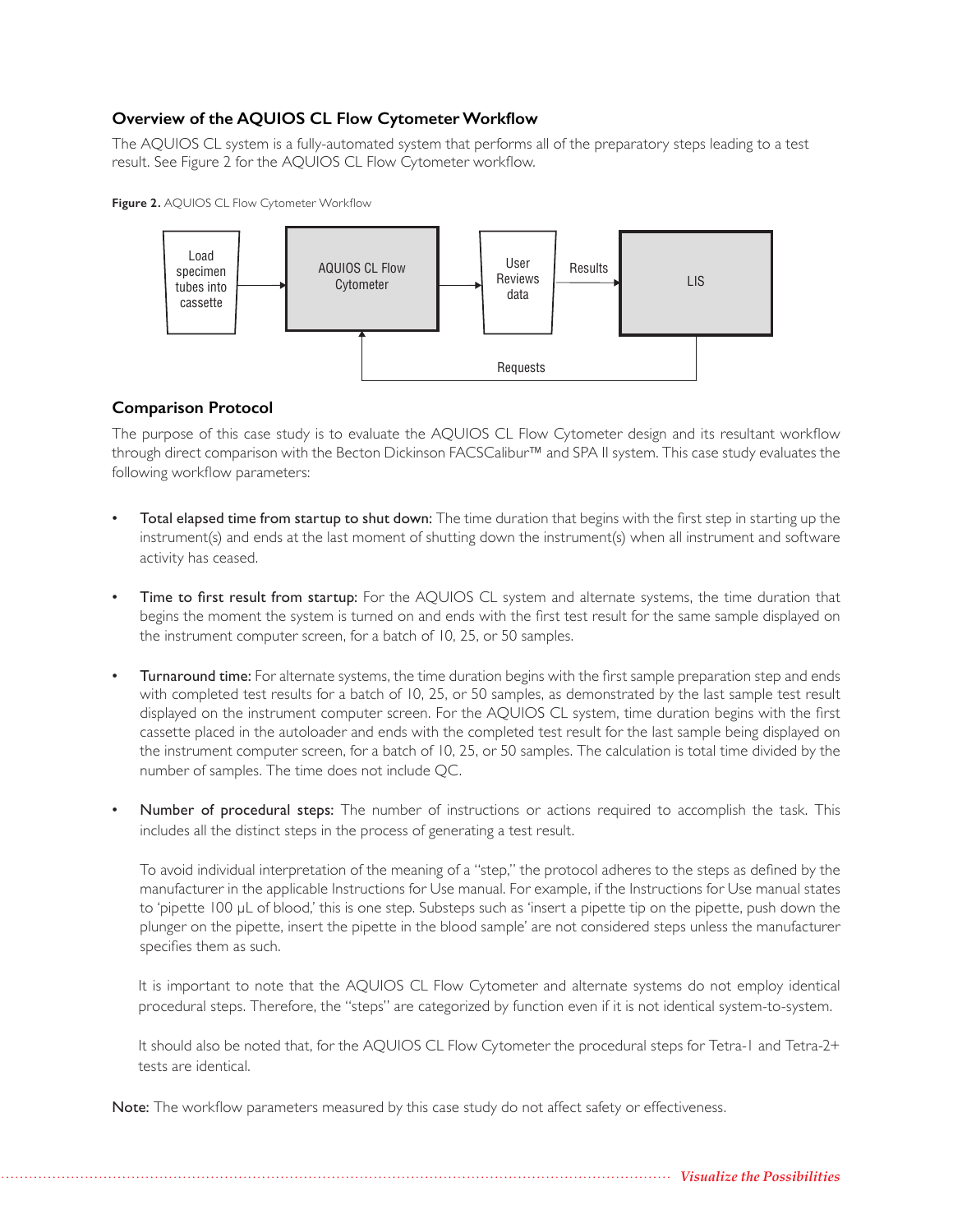# **Study Controls**

To ensure standardization between both comparison platforms, the following controls were used:

- The same samples were run on both systems.
- Both systems utilized the manufacturer's 4-color, lymphocyte subset panels using BD™ MultiTest™ CD3/CD8/ CD45/CD4 for the FACSCalibur™ Flow Cytometer and the AQUIOS Tetra-1 Panel CD45-FITC/CD4-RD1/ CD8-ECD/CD3-PC5 for the AQUIOS CL Flow Cytometer.
- BD™ Multi-Check Control and BD™ Multi-Check Low Control were run on the FACSCalibur™ Flow Cytometer and AQUIOS IMMUNO TROL and AQUIOS IMMUNO-TROL Low controls were run on the AQUIOS CL Flow Cytometer for each of the batch numbers studied.
- The AQUIOS CL Flow Cytometer and the FACSCalibur™/SPA II systems were run per the Instructions for Use manuals for each system.
- In all instances, the AQUIOS CL Flow Cytometer utilized the autoloader system.
- In all instances, one individual performed all steps on both systems. The investigator did not multitask between the two systems.
- Control test requests were created prior to initiating the study following the system Instructions for Use manual.

## **Comparing the FACSCalibur™/SPA II System to the AQUIOS CL Flow Cytometer**

## Total Elapsed Time from Startup to Shutdown

This test case consisted of 10, 25, and 50 sample scenarios. The AQUIOS CL autoloader system, running AQUIOS Tetra-1 was compared directly to the FACSCalibur™ and SPA II systems, running BD™ MultiTest™ CD3/CD8/CD45/ CD4. Note that the 50-test scenario required two batches on the SPA II sample preparation system and three batches on the FACSCalibur™ Flow Cytometer.

Refer to Table 1 for a tabular description of the total elapsed time results. Both the FACSCalibur™ Flow Cytometer and the AQUIOS CL Flow Cytometer demonstrate that larger sample runs (50 samples compared to 10 samples) are more efficient.

|                                             | <b>NUMBER OF SAMPLES</b> |                  |                          |                  |                          |                  |  |
|---------------------------------------------|--------------------------|------------------|--------------------------|------------------|--------------------------|------------------|--|
| TIME PER STEP DATA                          | 10                       |                  | 25                       |                  | 50                       |                  |  |
|                                             | FACSCalibur <sup>™</sup> | <b>AQUIOS CL</b> | FACSCalibur <sup>™</sup> | <b>AQUIOS CL</b> | FACSCalibur <sup>™</sup> | <b>AQUIOS CL</b> |  |
| Cytometer Startup and Cleaning              | 0:12:00                  | 0:10:00          | 0:12:00                  | 0:09:00          | 0:12:00                  | 0:12:30          |  |
| Sample Prep Device Startup and Cleaning     | 0:06:00                  | 0:00:00          | 0:04:30                  | 0:00:00          | 0:04:20                  | 0:00:00          |  |
| Cytometer Setup, Settings, and Compensation | 0:19:00                  | 0:00:00          | 0:18:00                  | 0:00:00          | 0:18:00                  | 0:00:00          |  |
| Sample Prep Device Setup and Processing     | 1:16:00                  | 0:00:00          | 1:55:00                  | 0:00:00          | 3:29:30                  | 0:00:00          |  |
| Manual Sample Prep                          | 0:00:00                  | 0:00:00          | 0:00:00                  | 0:00:00          | 0:00:00                  | 0:00:00          |  |
| Quality Control                             | 0:04:00                  | 0:02:00          | 0:04:00                  | 0:01:30          | 0:04:00                  | 0:01:30          |  |
| Run Samples                                 | 0:19:00                  | 0:35:00          | 0:33:00                  | 1:23:00          | 1:06:30                  | 2:40:30          |  |
| Data Review and Analysis                    | 0:05:00                  | 0:02:00          | 0:01:00                  | 0:02:30          | 0:02:00                  | 0:04:30          |  |
| Clean and Shutdown                          | 0:14:30                  | 0:12:00          | 0:17:00                  | 0:12:00          | 0:18:00                  | 0:12:00          |  |
| <b>TOTAL Elapsed Time</b>                   | 2:35:30                  | 1:01:00          | 3:24:30                  | 1:48:00          | 5:34:20                  | 3:11:00          |  |

#### **Table 1.** Total Elapsed Time

Note: The time format is displayed as (h:mm:ss). For example, 1:01:01 equals one hour, one minute, and one second.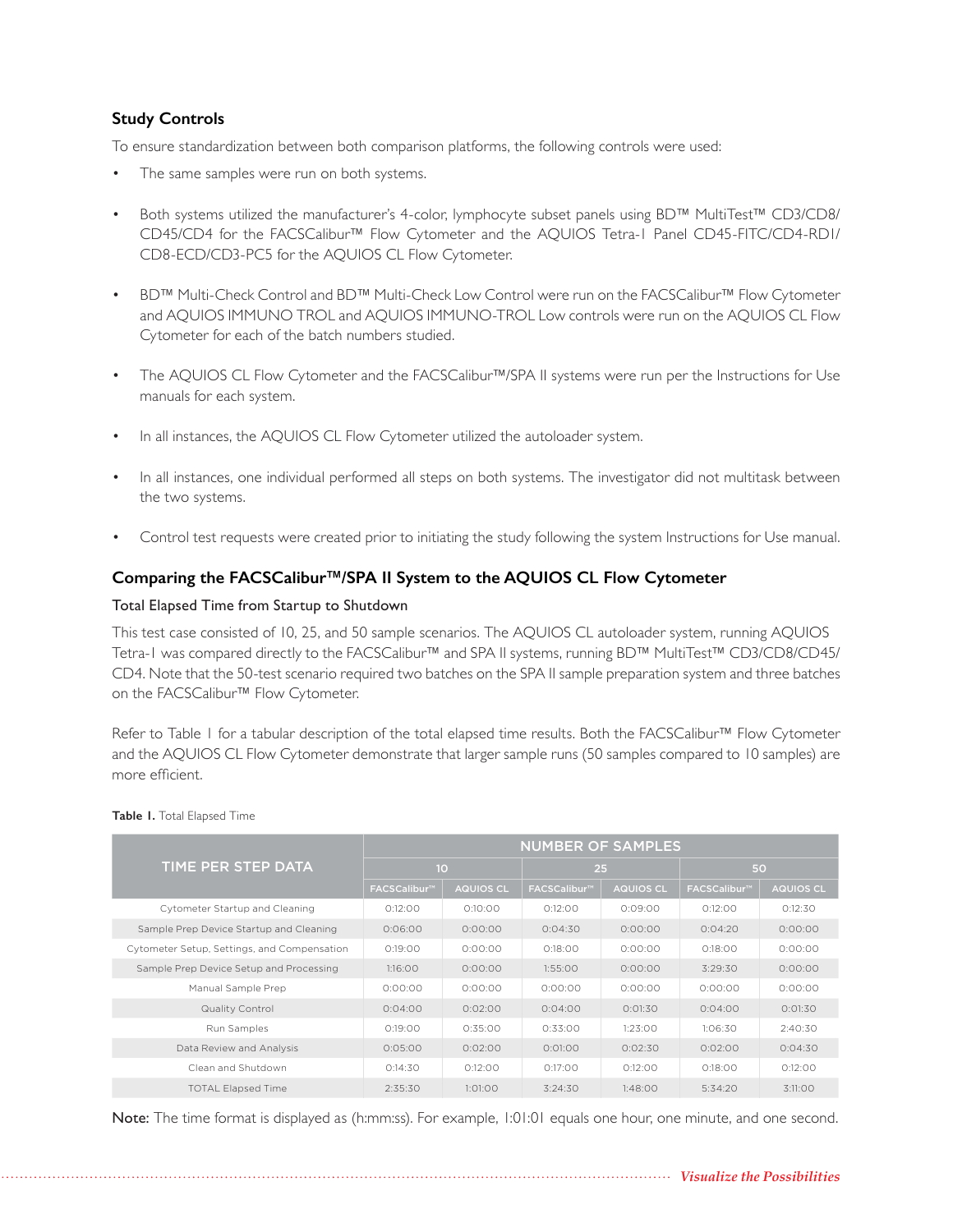Refer to Figure 3 for a graphic depiction of the total elapsed time results.



Aquios vs FACSCalibur with SPA:

**Figure 3.** Total Elapsed Time

Legend Key: The number after the cytometer name represents the number of samples run.

In the 10 sample scenario, the AQUIOS CL Flow Cytometer is 2.5X faster than the FACSCalibur™ and SPA II system. In the 25 sample scenario, the AQUIOS CL Flow Cytometer is 1.9X faster than the FACSCalibur™ and SPA II system. In the 50 sample scenario, the AQUIOS CL Flow Cytometer is 1.7X faster than the FACSCalibur™ and SPA II system. Assuming 50 samples per workday over the period of one year, the AQUIOS CL Flow Cytometer saves a lab hundreds of hours of valuable time each year. With such a quick turn-around time, the AQUIOS CL Flow Cytometer is capable of more work in less time and has the capacity to do the same work in almost half the time of a traditional Flow Cytometer combination like the FACSCalibur™ and SPA II system. The largest differences are in the areas of cytometer setup and sample preparation device startup, cleaning, setup, and processing. These differences are likely attributed to the fully integrated design of the AQUIOS CL Flow Cytometer that combines the sample preparation device into the flow cytometer.

UTMB reported that the FACSCalibur™ Flow Cytometer 50-sample scenario required two sample preparation runs on the SPA II to complete all of the samples. A similar delay in the workflow can occur on the AQUIOS CL Flow Cytometer once the 96-well plate is full.

## **Number of Procedural Steps Required**

This test case consisted of 10, 25, and 50 sample scenarios. The AQUIOS CL autoloader, running AQUIOS Tetra-1 only, was compared directly to the FACSCalibur™ and SPA II systems running BD™ MultiTest™ CD3/CD8/CD45/ CD4. See Table 2 for a breakdown of the results.

The Instructions for Use manuals were used by the investigator to determine the number of steps for each category.

Table 2 and Figure 4 show the number of steps for each specimen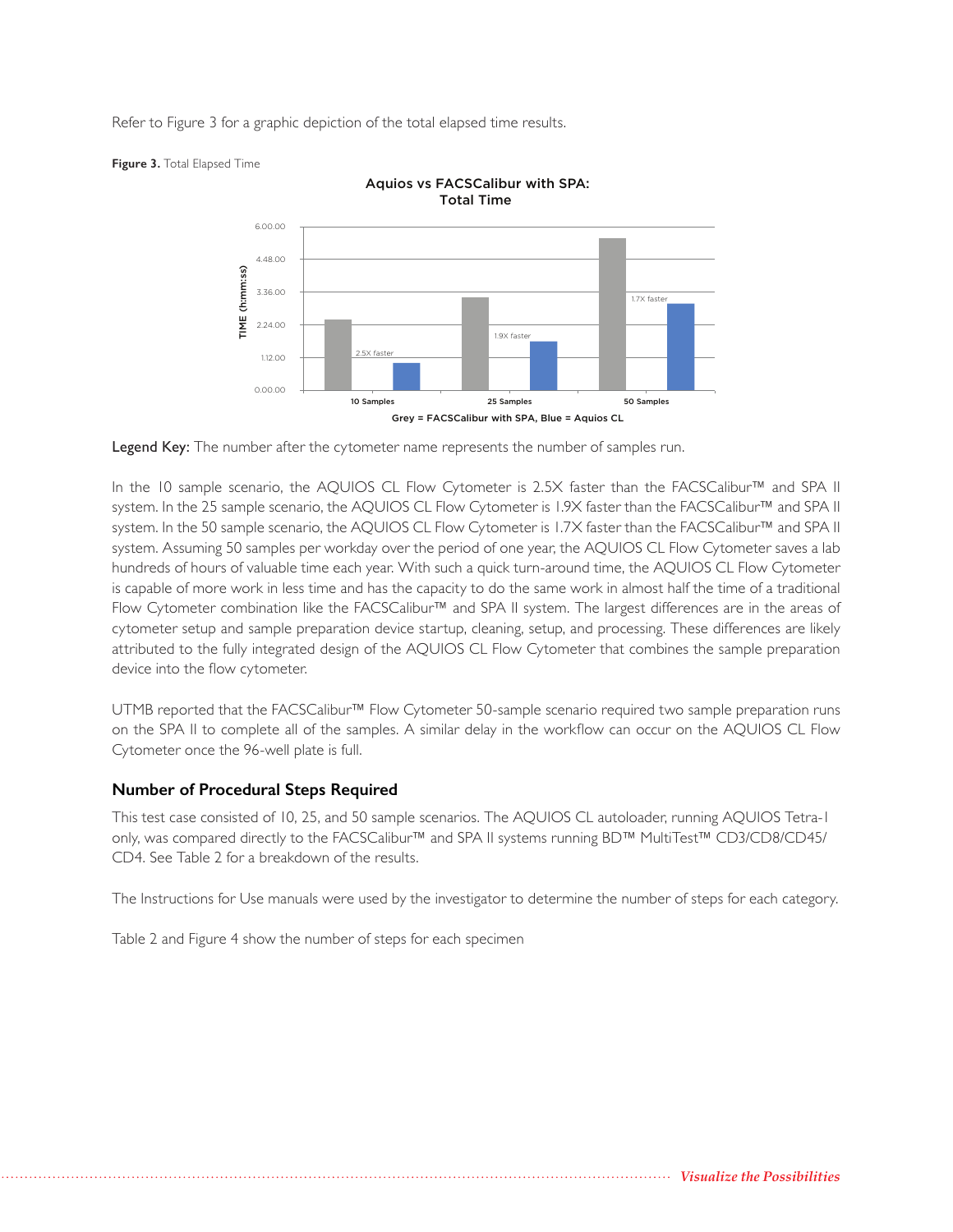#### **Table 2.** Number of Procedural Steps

| <b>NUMBER</b><br>OF STEPS DATA, N           | <b>NUMBER OF SAMPLES</b> |                  |                          |                  |                          |                  |  |
|---------------------------------------------|--------------------------|------------------|--------------------------|------------------|--------------------------|------------------|--|
|                                             | 10                       |                  | 25                       |                  | 50                       |                  |  |
|                                             | FACSCalibur <sup>™</sup> | <b>AQUIOS CL</b> | FACSCalibur <sup>™</sup> | <b>AQUIOS CL</b> | FACSCalibur <sup>™</sup> | <b>AQUIOS CL</b> |  |
| Cytometer Startup and Cleaning              | 3                        | 5                | 3                        | 5                | 3                        | 6                |  |
| Sample Prep Device Startup and Cleaning     | $\overline{4}$           | $\circ$          | 5                        | $\circ$          | 5                        | $\circ$          |  |
| Cytometer Setup, Settings, and Compensation | 3                        | $\bigcirc$       | 3                        | $\bigcirc$       | 3                        | $\Omega$         |  |
| Sample Prep Device Setup and Processing     | 8                        | $\Omega$         | 8                        | $\Omega$         | 12                       | $\Omega$         |  |
| Manual Sample Prep                          | $\bigcap$                | $\bigcirc$       | $\bigcirc$               | $\Omega$         | $\bigcirc$               | $\bigcap$        |  |
| Quality Control                             | 5                        | 3                | 5                        | 3                | 5                        | 3                |  |
| Run Samples                                 | 5                        | 3                | 6                        | $\overline{4}$   | 9                        | $\Delta$         |  |
| Data Review and Analysis                    |                          |                  |                          |                  | $\overline{2}$           |                  |  |
| Clean and Shutdown                          | 3                        | $\overline{4}$   | 4                        | $\overline{4}$   | 6                        | $\overline{A}$   |  |
| Total Steps*                                | 32                       | 16               | 35                       | 17               | 45                       | 18               |  |

\* In the AQUIOS CL Flow Cytometer 25-sample test case, the additional step included the creation of an extra worklist. In the AQUIOS CL Flow Cytometer 50-sample test case the two additional steps included adding new sheath fluid and emptying waste.

**Figure 4.** Cumulative Steps



## Aquios vs FACSCalibur with SPA II: Cumulative Number of Steps

Legend Key: The number after the cytometer name represents the number of samples run.

Steps related to sample preparation, quality control, and running samples contributed to a larger total number of steps for the FACSCalibur™ and SPA II system. Regardless of the number of samples in each test case, the AQUIOS CL system consistently reported fewer steps than the FACSCalibur™/SPA II system setup. In addition, the number of steps remained stable across all sample scenarios due to the fully automated design of the AQUIOS CL Flow Cytometer. Example 1<br>
Example 1<br>
Example 1<br>
Example 1<br>
Steps related to sample<br>
Steps related to sample<br>
for the FACSCalibur™ is<br>
system consistently report<br>
remained stable across is<br>
Time to First Result<br>
This test case consisted<br>

## **Time to First Result, Turnaround Time, and Total Elapsed Time**

This test case consisted of 10, 25, and 50 sample scenarios. The AQUIOS CL autoloader, running AQUIOS Tetra-1 only was compared directly to the FACSCalibur™ and SPA II systems running BD™ MultiTest™

*Visualize the Possibilities*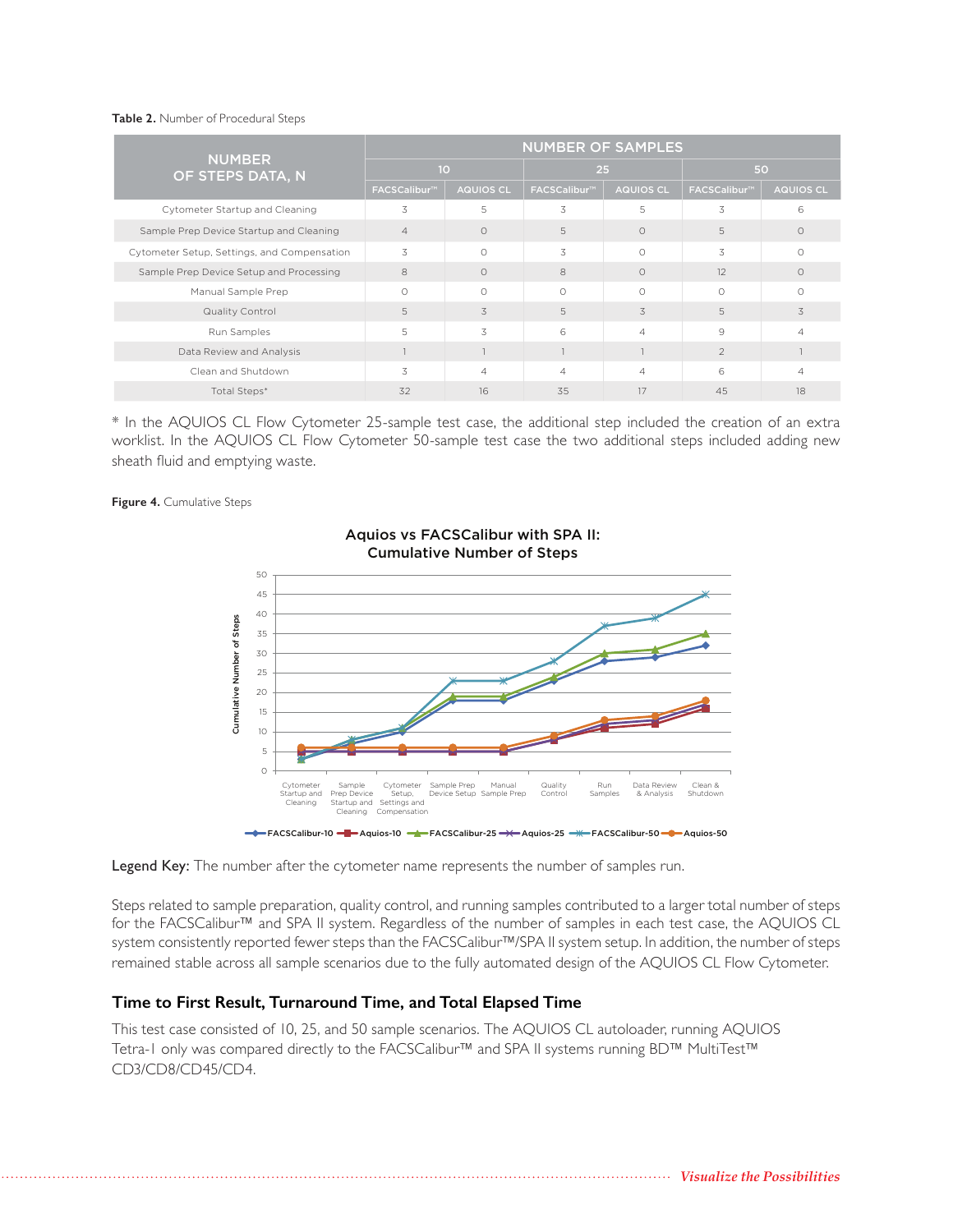Three results were measured: time to first result from startup, turn-around time, and total elapsed time.

Refer to Table 3 for the results.

**Table 3.** Turnaround Time Results

|                                    | <b>NUMBER OF SAMPLES</b> |                  |              |                  |                          |           |  |
|------------------------------------|--------------------------|------------------|--------------|------------------|--------------------------|-----------|--|
|                                    | 10                       |                  | 25           |                  | 50                       |           |  |
|                                    | FACSCalibur <sup>™</sup> | <b>AQUIOS CL</b> | FACSCalibur™ | <b>AQUIOS CL</b> | FACSCalibur <sup>™</sup> | AQUIOS CL |  |
| Time to first result from startup* | 1:20:00                  | 0:32:30          | 1:47:30      | 0:33:00          | 1:54:00                  | 0:36:00   |  |
| Turn-around time**                 | 1:44:00                  | 0:39:00          | 2:33:00      | 1:27:00          | 3:07:00                  | 1:36:30   |  |
| Total elapsed time                 | 2:35:30                  | 1:01:00          | 3:24:30      | 1:48:00          | 5:34:20                  | 3:11:00   |  |

\*Sum of cytometer startup & cleaning, quality control, and sample preparation time including time for analysis of the first sample.

\*\*Sum of sample prep device setup, quality control, run samples, and data review and analysis.

Figure 5 depicts time to first result from startup for both the AQUIOS CL system and the FACSCalibur™/SPA II system. The time duration in this instance begins when the system is turned on and ends with the first test result displayed on the workstation. The AQUIOS CL system delivered the first result faster than the FACSCalibur™/SPA II system for all three sample scenarios.

**Figure 5.** Time to First Result from Startup



Note: The time to first result reported for the 50-sample scenario, unlike the 10-sample and 25-sample scenarios, included the time required to change the sheath fluid. This operation required 3.5 minutes. If the 36.0 minutes were adjusted for this difference, the time to first result for the 50-sample scenario would be 32.5 minutes, which is consistent with the other test cases.

Figure 6 depicts turn-around time for both the AQUIOS CL system and the FACSCalibur™/SPA II system. The time duration in this instance began with the first sample preparation step (FACSCalibur™/SPA II system) or the first cassette being placed on the system (AQUIOS CL system) and ended with the last test result displayed on the workstation. The AQUIOS CL system delivered faster turn-around times in all three sample scenarios. In the 10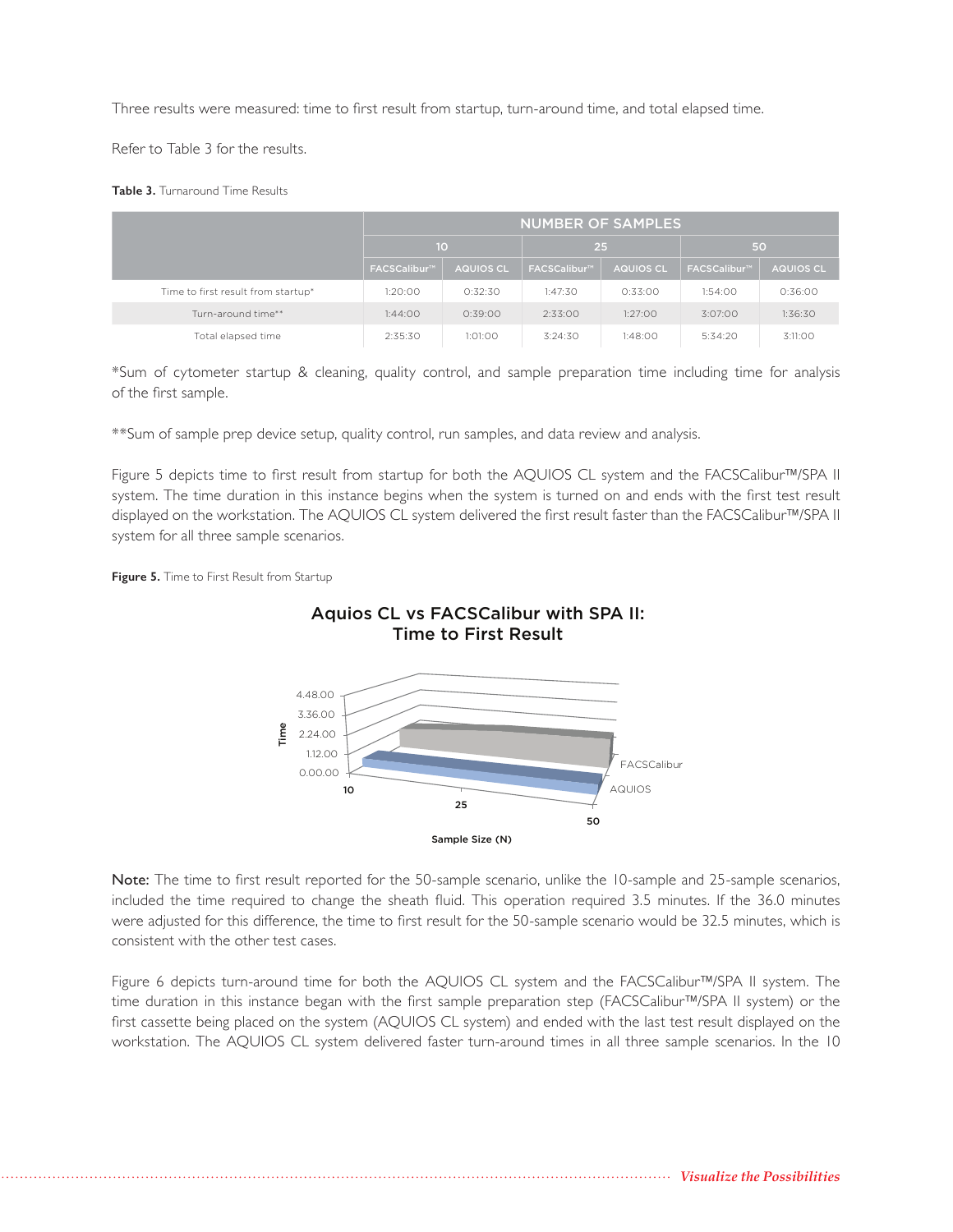sample scenario for turn around time, the AQUIOS CL Flow Cytometer is 2.7X faster than the FACSCalibur™/ SPA II system. In the 25 sample scenario for turn-around time, the AQUIOS CL Flow Cytometer is 1.8X faster than the FACSCalibur™/SPA II system. In the 50 sample scenario for turn-around time, the AQUIOS CL Flow Cytometer is 1.9X faster than the FACSCalibur™/SPA II system.

Aquios CL vs FACSCalibur with SPA II:

**Figure 6.** Turn-Around Time



Figure 7 depicts total elapsed time, turn-around time, and time to first result for both the AQUIOS CL system and the FACSCalibur™/SPA II system. In all three instances including total elapsed time, turn-around time, and time to first result from startup, the AQUIOS CL Flow Cytometer consistently delivered faster results in this case study.

Aquios CL vs FACSCalibur with SPA II:



**Figure 7.** Total Elapsed Time, Turn-Around Time, and Time to First Result from Startup

## **Conclusions**

The study indicates that the AQUIOS CL Flow Cytometer performs well compared to a traditional flow cytometry system by providing faster times to first result from startup, faster turnaround times and faster total elapsed times than the comparator, and fewer total steps when processing 10, 25 and 50 samples in the given test cases.

There are two important factors to note regarding this study. The first factor to note is that the time savings exhibited in this study are conservative estimates. A principal advantage of the AQUIOS CL system, freedom from batching, is not measured as a test case. Most current flow cytometry laboratories including FACSCalibur™ system users have